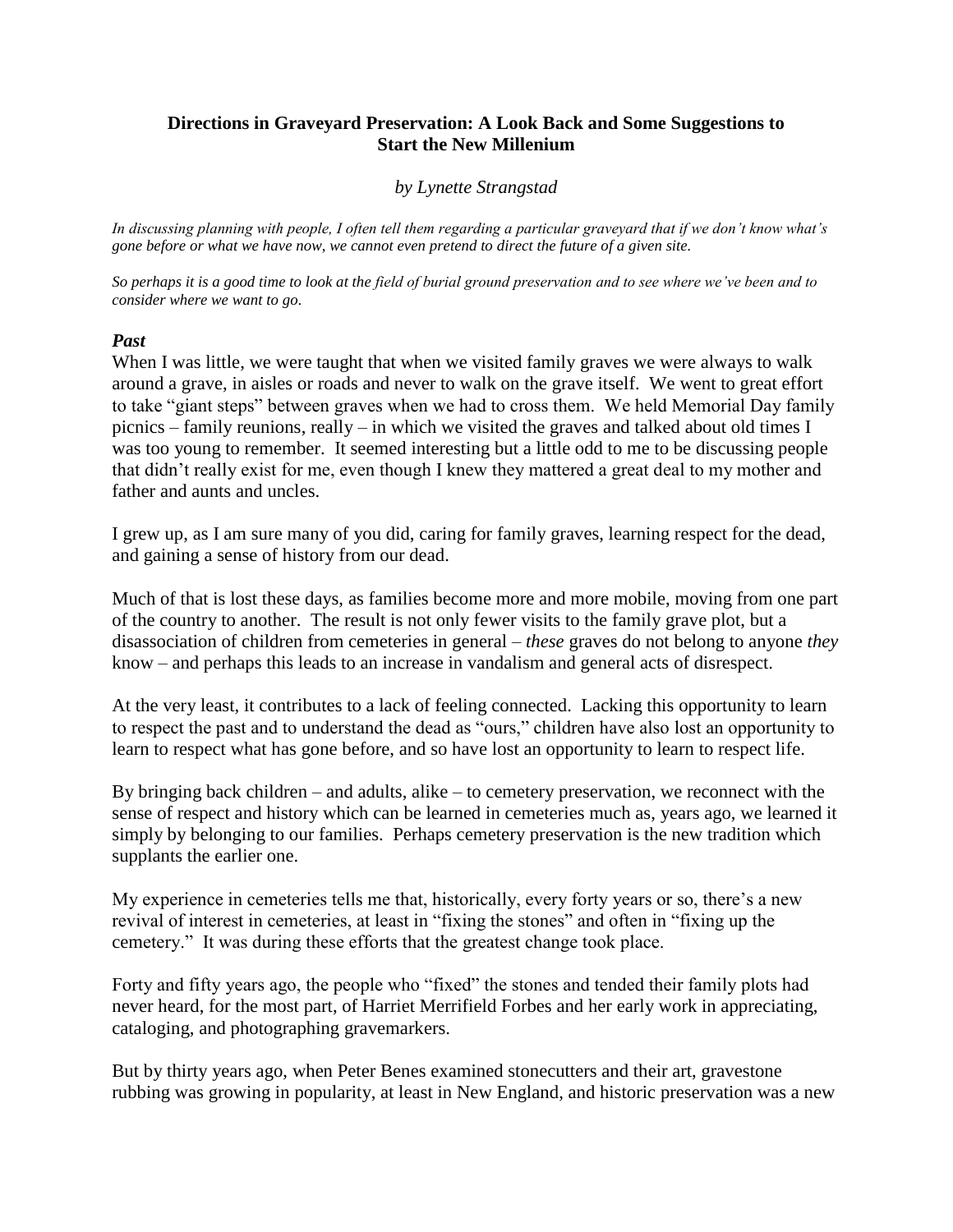field which centered on the restoration of the grand houses of famous historical figures. A few years later, AGS was born.

Partly as a result, perhaps, in the Sixties and Seventies, people began "restoring" their old cemeteries. These restorations were often cemetery-wide in scale (rather than families tending to individual plots) and were often initiated by municipalities or nonprofit groups such as the DAR.

Their focus was on beautifying the site and they tended to follow the trend of the day regarding houses; while they couldn't remove later sections of the cemetery (popular in house restoration), they could – and did – remove "unsightly" features: an old gnarled tree, perhaps, or plot corner markers or copings, maybe an ironwork fence that needed repair, and often footstones. . . And walks and roads were paved for easier access.

I have a file in my office of "how-not-to" books, one in which "an old derelict cemetery" was turned into an "inviting city park" by: a) removing the stones; b) adding paths and roads and trees and shrubs; c) making paths and walkways and benches out of the old stones. Little of the earlier site remained, including respect for the dead who lay beneath it.

All these changes made sites prettier and more accessible to the public, but it also took away some of the reason the public wanted to visit the site in the first place: it decreased the historic value of the site and added to the loss of what we today identify as significant historic fabric.

By the early 1980s we still talked of restoring cemeteries but, again taking a cue from the historic preservation and stone conservation fields, we began to talk in terms of cemetery preservation. Many of the techniques used could be directly attributed to the influence of historic preservation on historic building stones. We learned to repair stones with blind dowels and adhesive, as gravestone repair was adapted from building stone repair. . .

In the 80s, slowly the message was getting out about preserving even broken markers. But it took a while longer for the general public to grasp the significance of vegetation. One day late in that decade, I received a phone call. The group wanted me to visit their site. Trying to grasp the scope of the project, as I always do, I asked questions: how many markers? how many acres? how early? what stone materials? what vegetation?

The answer to the question was, "You don't have to worry about the vegetation. We just scraped the entire site clean." So much for what we might have learned from *that* resource.

At another site, we were researching a largely unchanged African-American churchyard and were excited to find a wealth of vegetation, along with grave goods and more common markers. We brought in an ethnobotanist to catalogue the rich variety of plants at the site. . We held a dinner to report on our progress. When we arrived. . .[we discovered] the caretaker, upon learning there was to be an important dinner, "cleaned up" the site, removing grave goods, and overgrown but very early plantings. . .

# *Present*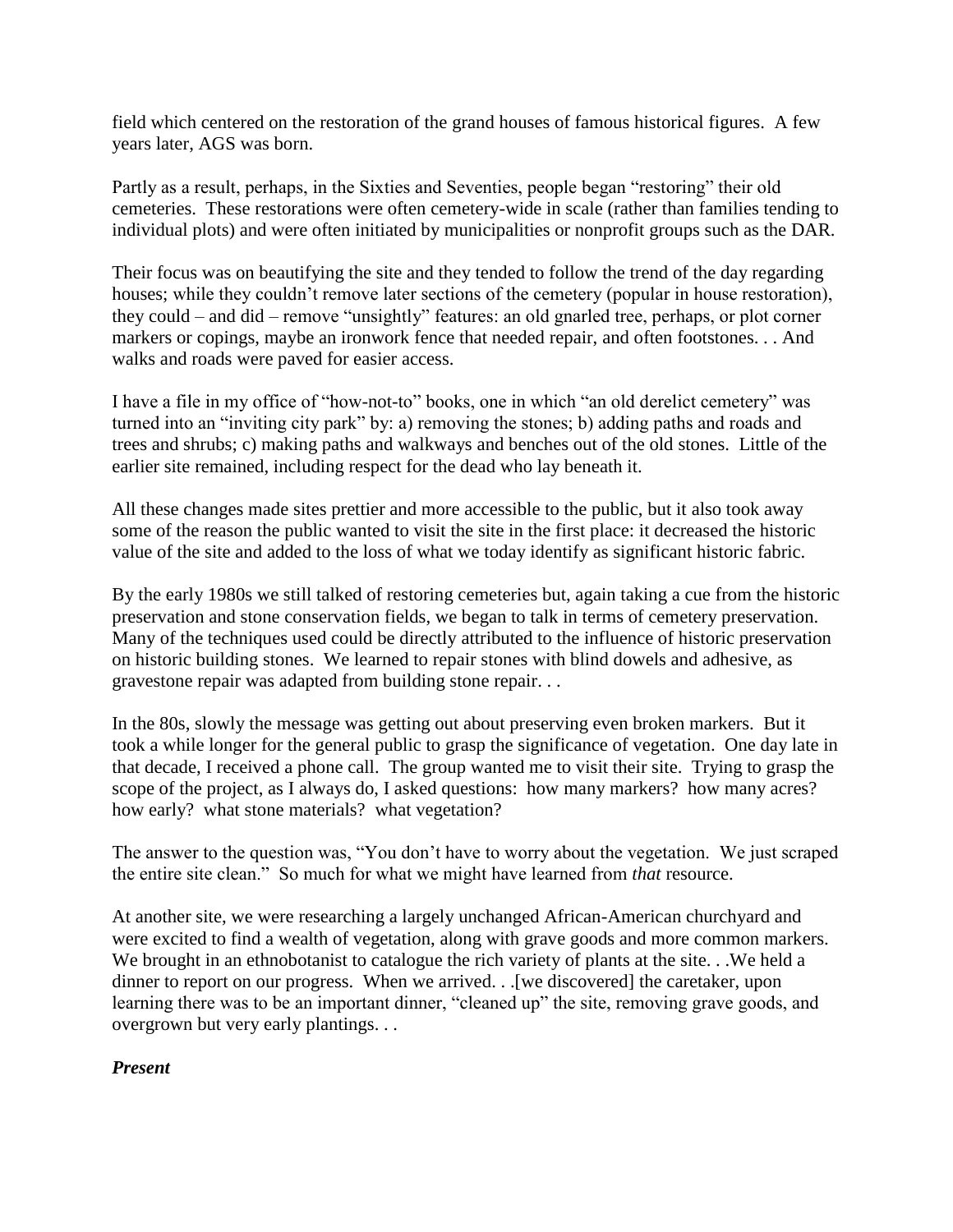It is the early 1990s. The National Trust for Historic Preservation acknowledged cemeteries with a Task Force on Cemetery Protection and Management and also a booklet on Preserving Historic Cemeteries. The National Park Service issues guidelines on cemetery preservation, as it already had done for other types of sites.

By the mid – 90s cemeteries have become cultural resources; the concepts of "historic landscape" and later, "cultural landscape," gain popularity; we increasingly view sites as parts of larger entities; other sites become part of the view scape of cemeteries just as cemeteries are part of the view scape of other sites, and sites are recognized as being fundamentally interlocked. Any site is bigger than itself.

Planning was and is probably a harder "sell" than trying to teach people about specific concerns in a cemetery. Dollars are always hard to come by and people want to see immediate results.

Still, with increasing interest and public acknowledgement by preservation groups, archaeologists and cultural resource firms begin to offer planning services. On the conservation/technical side, monument dealers' magazines lead dealers and individuals to enter the field of gravestone conservation.

And, of course, the field is seen as a potentially lucrative business by some individuals who know nothing about historic preservation, and a few think it would be a great opportunity to make a lot of money without the need for any special skills or education.

How have technical resources changed in the last few years? --unfortunately, not as much as we might like. We are still largely in the infancy of stone conservation, and while we have adhesives not available in the '60s, we are still using methods largely available in the '80s. Some experimental work is being done using glass or aluminum or carbon rods, composites are being improved, and some consolidants are being used experimentally. We're still waiting for the ideal biocide, and we still have pretty much the same problems regarding longevity and repair of difficult breaks or vulnerable stones that we had twenty years ago. And it is still skilled, labor-intensive work, so it is still expensive.

## *Future*

So where do we go from here? Where should our focus lie in the next ten-twenty years?

Some of you may expect me to say that in the next decade what we really need is to develop better conservation methods and train more super-professionals and that's what is important. Well, hopefully, conservation scientists will find major breakthroughs in solving our conservation problems.

But I hope that the rest of us will concentrate on public education. Public education could have prevented some of the disasters I've told you about. And it can lead more and more good professionals into the field.

· It can be instrumental in colleges offering courses in historic cemetery preservation

· It can be influential in planning – or getting funding for that old cemetery at the top of